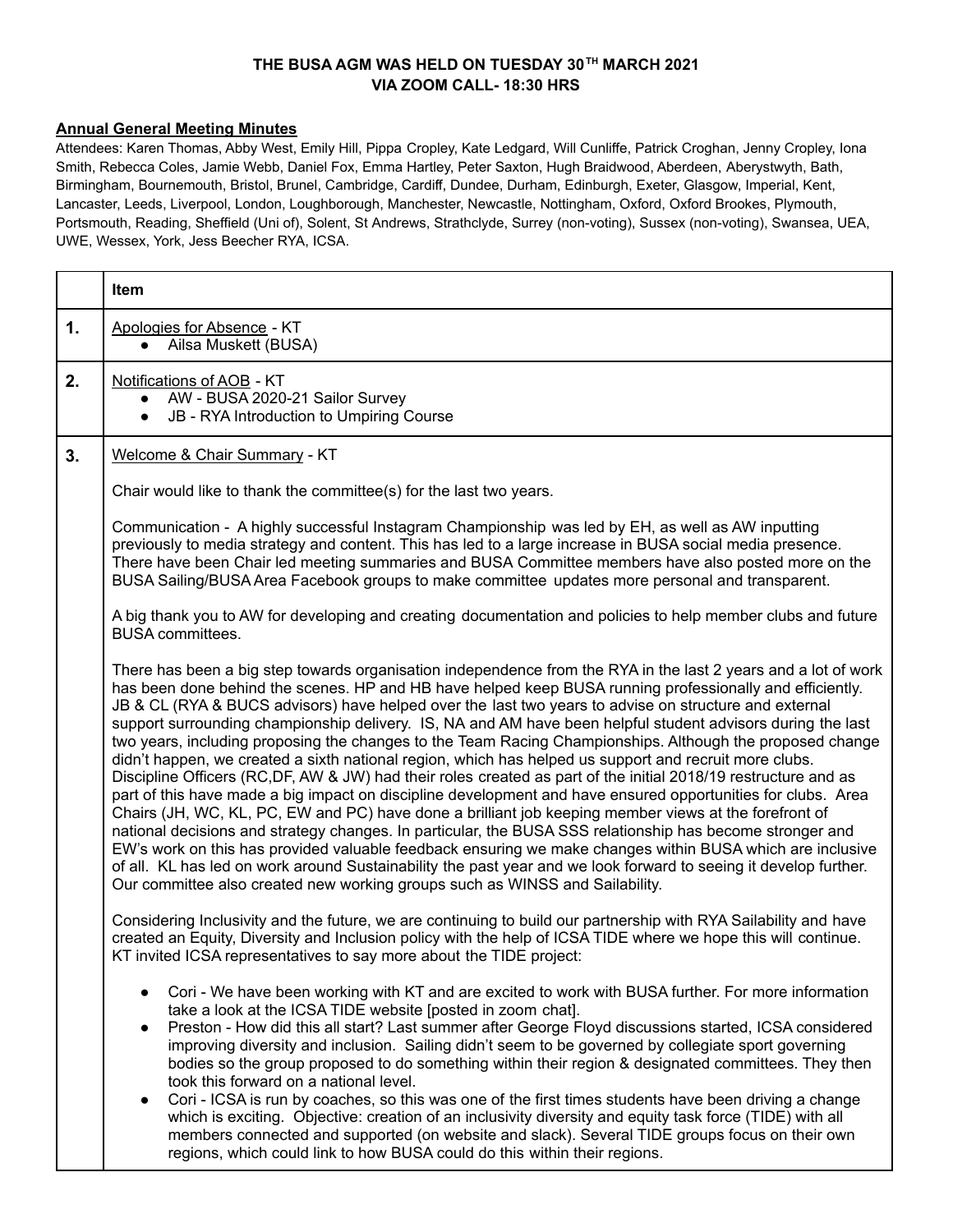|    | Preston - A discussion guide has been created for all teams to help talk about tough issues, leading to<br>designing a programme working on areas such as team culture and socio-economic bias. 321 people<br>have taken part in these presentations and the findings have given tools to sailors on how to get<br>involved.                                                                                                                                                                              |
|----|-----------------------------------------------------------------------------------------------------------------------------------------------------------------------------------------------------------------------------------------------------------------------------------------------------------------------------------------------------------------------------------------------------------------------------------------------------------------------------------------------------------|
|    | Cori - Culture & demographic survey - This has helped to define what is meant by improving diversity<br>$\bullet$<br>within sailing based on the current demographics. For example, women experience around twice as<br>many derogatory comments within colleges and other related areas. 1,000 athletes and 60 coaches<br>were included within the survey. Could BUSA do this too?                                                                                                                       |
|    | Preston - Policy creation - Anti-discrimination policy changes were made within ICSA e.g. making sure<br>$\bullet$<br>venues comply/have their own. This is also included in ICSA National Championships which will ensure<br>a larger group of sailors discuss and make changes.<br>Cori - A big focus has been on media presence, taking conversations outside of the community e.g.<br>$\bullet$<br>sailing magazines to bring conversations to other communities. ICSA TIDE works with partners, high |
|    | schools, Canada/US Sailing, etc. Have also learnt from BUSA and plan to expand through better<br>inclusion.<br>KT-Sign up on the BUSA/ICSA TIDE survey if interested -<br>$\bullet$<br>https://docs.google.com/forms/d/e/1FAIpQLSdd1QPeg5_F3A_2UyCg0vYqUAAk4q93opf04SX_icPu7pV<br>mKg/viewform?usp=sf_link                                                                                                                                                                                                |
| 4. | Minutes of the 2020 AGM - KT                                                                                                                                                                                                                                                                                                                                                                                                                                                                              |
|    | Proposed by Abby West, seconded by Rebecca Coles.                                                                                                                                                                                                                                                                                                                                                                                                                                                         |
| 5. | Summary of the Year-AW                                                                                                                                                                                                                                                                                                                                                                                                                                                                                    |
|    | We're aware it has been a really tough year for everybody, a lot has been cancelled but everyone has been<br>really great at finding creative ways to engage with BUSA and be resilient in challenging times.                                                                                                                                                                                                                                                                                             |
|    | <b>Area Reports</b>                                                                                                                                                                                                                                                                                                                                                                                                                                                                                       |
|    | Scotland:<br>Despite the lack of sailing, some projects have kept rolling such as coach coaching workshops (RYA Scotland),<br>which were well received. Virtual TR champs were hosted by AUSC and went very well. SSS Yachting ran<br>online keelboat championships with a coach and the keelboat captain is currently working towards an RS21<br>summer coached event in Scotland.                                                                                                                       |
|    | Northern:<br>In the most recent area call, it was mentioned about organising local university racing next term. Still looking for<br>a northern chair - it is rewarding and helps a lot of clubs. Discussion around committee expansion happened.                                                                                                                                                                                                                                                         |
|    | <b>Midlands:</b><br>Recently had a successful fundraising campaign for MIND charity and raised over £2,000. There has been a<br>succession of well attended captains meetings. Summer events are in the pipeline (eg Old Joe) and more will be<br>coming out soon.                                                                                                                                                                                                                                        |
|    | Western:<br>Big shout out to Exeter for organising the Big SW Race For MIND. Western region were looking to put on a<br>regional training event- although it didn't happen, thanks to Cardiff for doing the work in preparation. All clubs<br>got on the water before Christmas and everyone did well to keep their clubs running given the circumstances.                                                                                                                                                |
|    | <b>South Central:</b><br>A few teams ran training sessions at the start of the year and other teams hopefully will be soon. 4 USCs train<br>at the same sailing club which we hope should help with inter-club training. A lot has improved with<br>development in the region and a yachting captain has been added to the regional sub committee. There has<br>been great engagement with Sailability focus week which can be pushed again when back on the water.                                       |
|    | Eastern:<br>This was a new region. A great new development officer was elected. We are looking to organise inter region<br>training and to expand the committee with a keelboat officer role. There was a BUSA virtual sailing regatta held<br>at the start of the year, with a good turnout from the region.                                                                                                                                                                                             |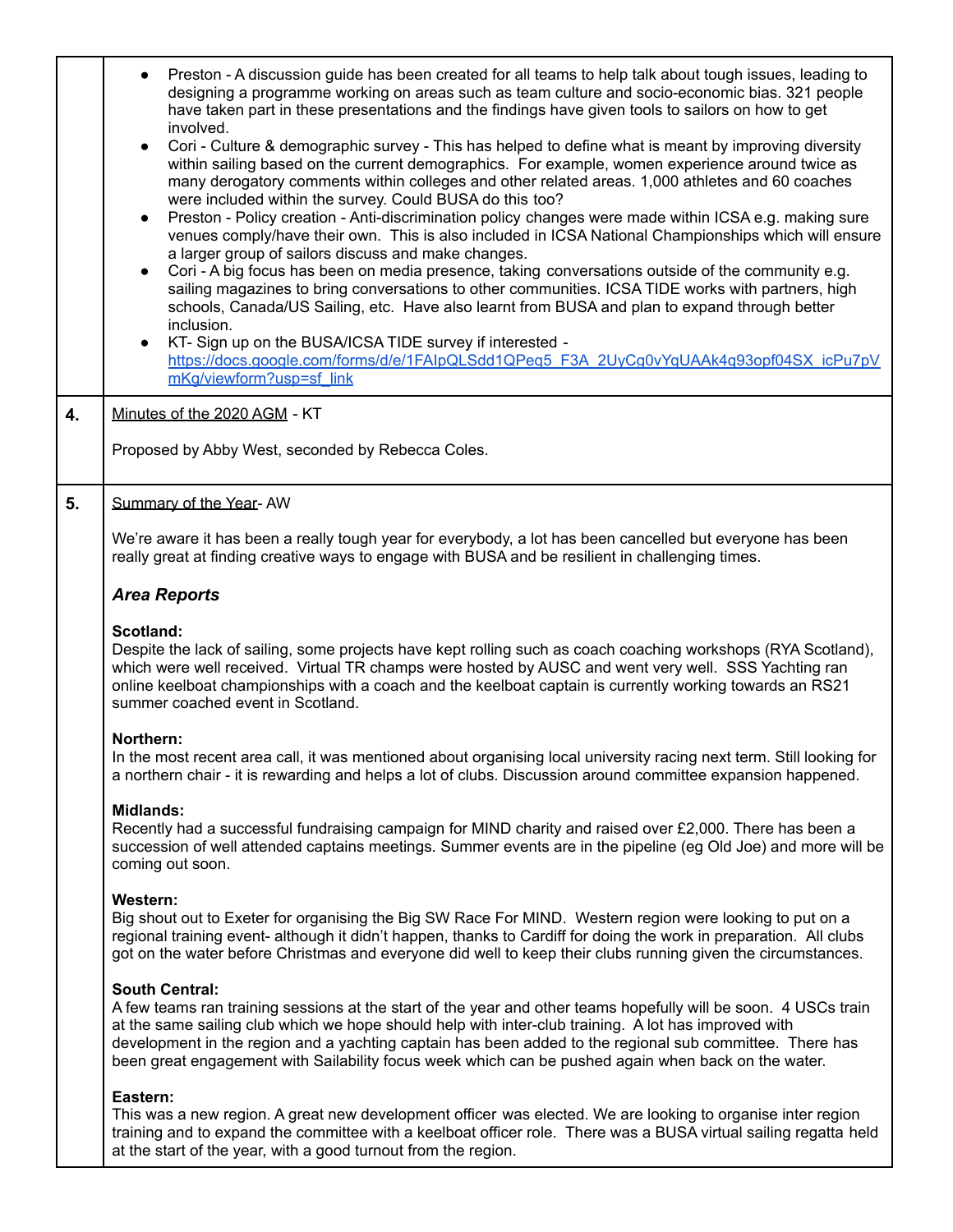AW - all area chairs have worked hard to adopt area committees this year by electing area development officers and holding captains meetings. This should over time improve development and engagement.

# *Discipline Officers*

### **Team Racing:**

All submitted bids were of a very high quality which should help incoming committees- please consider re-submitting these bids for next year. Women's Nationals will be 12/13th June with NOR released soon, hosted at Rutland with a campsite which should enable any club to attend. Events are starting to pop up and hopefully there will be quite a lot of summer activity. There is some concern over remaining experience/knowledge around event management which BUSA are working on guidance for. We recommend the kSail blog and UKTRA website which provide a lot of useful information for those looking for more information. RYA/kSail/BUSA are working on video coaching resources which will be out before next term, for clubs with less experience. UKTRA has been moved to 13/14th November. Entry deadline will be in the summer holidays so make sure committees do not miss out on applying during their changeover periods.

AW - BUSA/kSail partnership is an opportunity which could benefit all our member clubs hosting events, such as the results service. You will get free access as a BUSA member club but you also need to have a kSail web account created. Discounts on equipment are also available.

#### **Keelboating:**

RC took over in late October but has thrown herself into organising the yachting nationals which was going to be hosted by Fairview (after a move away from Sunsail due to lack of fleet numbers). Partnerships have been created and foundations laid for future events so there is a lot in the pipeline for future years. RC has been in discussion with RORC Racing Manager to potentially host the event in the future. Other ideas that could be pursued going forward are using RS21s, student affiliate memberships with yacht clubs, etc, to build the network of BUSA Yachting. Fairview/Sunsail as a potential long-term partner could also provide discounts for BUSA members on charters and courses.

#### **Match racing:**

AW - Event was cancelled in 2021. Thank you to RYA for trying to make it run. It was also the first year of open bidding for the event as the Weymouth venue can be a challenge for many of our member clubs. The RYA runs it well but it can be very expensive to compete at. Not many other venues have the ability to host the event and finances are a challenge. Open bidding will continue so potential new locations can be considered. More RYA match racing events are running now sailing is starting again so we suggest these are worth having a look at. BUSA is looking into the possibility of organising a training event - Royal Corinthian is a potential club which could host this. This may be viable to run this autumn to help new students and teams to gain experience before entering bigger events.

We really need someone to run for the Match Racing Officer role in order for events to be run for clubs this year.

#### **Fleet racing:**

There has been a large focus on actioning the requests made after the 2019 championships to make the next Fleet Racing Championships as successful as possible for all sailors. The 2021 event date will be published soon and BUSA will be aiming to make it as accessible as possible, by working with class associations such as the Firefly Association.The NFAcan also support students entering and getting boats to the Firefly Nationals this coming summer. RS 200 nationals in August and 24hr race in September are also offering incentives to students to enter.

### *Development*

Almost 100% response from member clubs in the 2020/21 Membership Survey. Area development officers have been added to area committees.This initiative has expanded support on a regional basis for clubs. Increased webinars and zoom calls have helped with accessibility for clubs, Attendance has been good and recordings are posted on the BUSA YouTube channel. In Focus weeks on our social media channels have also been very effective. There were a record number of sign ups for the Green Blue Sustainability Challenge. WINSS working group will be continuing next year and open to any volunteers wanting to improve representation of women in sailing and reduce barriers to involvement.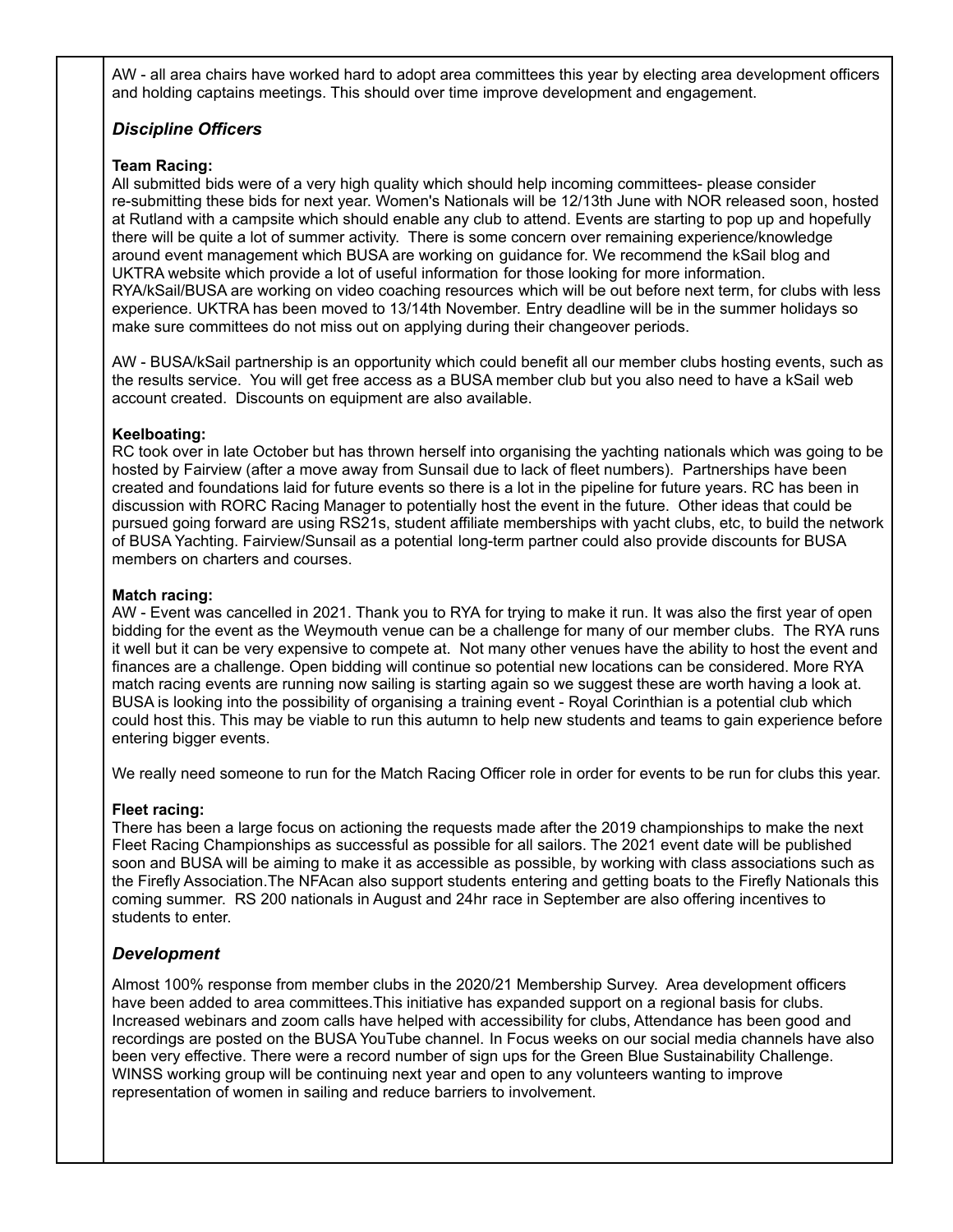|    | <b>Finance and Accounts</b>                                                                                                                                                                                                                                                                                                                                                                                                                                                                                                                                                                                                                                                                                                                                                                                                                                                                                                                                                                                                                                                            |
|----|----------------------------------------------------------------------------------------------------------------------------------------------------------------------------------------------------------------------------------------------------------------------------------------------------------------------------------------------------------------------------------------------------------------------------------------------------------------------------------------------------------------------------------------------------------------------------------------------------------------------------------------------------------------------------------------------------------------------------------------------------------------------------------------------------------------------------------------------------------------------------------------------------------------------------------------------------------------------------------------------------------------------------------------------------------------------------------------|
|    | Financial year accounts were reported from 31st August 2019 to 31 August 2020. BUSA ran with a surplus<br>which has kept the organisation financially sustainable. There have been questions around why membership<br>fees were needed this year - this will be answered later (seen below).                                                                                                                                                                                                                                                                                                                                                                                                                                                                                                                                                                                                                                                                                                                                                                                           |
|    | The BUSA five year budget was presented through to 2025 which included how we would stay financially<br>sustainable, especially as support from the RYA draws to an end. Information will be on the website.                                                                                                                                                                                                                                                                                                                                                                                                                                                                                                                                                                                                                                                                                                                                                                                                                                                                           |
|    | <b>Question from Sheffield</b> "This year we have seen very little in return from our membership payment, whilst we<br>understand the organisation needs some finance to continue running, as do we as sailing clubs - will there be a<br>reduced membership price next year? Or will events be subsidised with last year's income? Alternatively, if the money<br>has been spent it would be good to see some transparency around this so we are aware of how our money is spent,<br>and can justify this year's membership."                                                                                                                                                                                                                                                                                                                                                                                                                                                                                                                                                         |
|    | <b>BUSA response</b> : Our financial year does not run through to the close of this academic year, so the accounts<br>presented are for last academic year. Therefore these are only painting half of the 'Covid' picture as some events<br>were run as normal but the Easter events were cancelled. Whilst we do not have the exact number for this year, we<br>have kept fixed costs to a minimum. However, these still come to £13,000 which includes RYA affiliation fees,<br>website, administration and other online accounts. All event income (£12,000) was not taken this year due to all<br>cancellations. The income seen for this year is from RYA support which is being reduced, as well as membership<br>affiliation costs. This means that we do rely on club support in the form of the affiliation fee. A big thank you to all<br>clubs. We appreciate how expensive student sailing can be and we will make sure it is as inclusive and affordable<br>as possible. An alumni funding scheme has also been introduced to provide more development funding for clubs. |
| 6. | Constitutional Amendment(s) - KT                                                                                                                                                                                                                                                                                                                                                                                                                                                                                                                                                                                                                                                                                                                                                                                                                                                                                                                                                                                                                                                       |
|    | Summary of committee role changes given by Chair - we are proposing to reduce our committee size by<br>changing the two VP roles to one single role. The VP will mostly be assisting the Development officer with<br>longer projects, such as Sailability, Sustainability, etc. ensuring they will carry on being run over time.                                                                                                                                                                                                                                                                                                                                                                                                                                                                                                                                                                                                                                                                                                                                                       |
|    | <b>7. OFFICERS &amp; HONORARY MEMBER</b>                                                                                                                                                                                                                                                                                                                                                                                                                                                                                                                                                                                                                                                                                                                                                                                                                                                                                                                                                                                                                                               |
|    | 7.1<br>There shall be the following Officers:<br>(a) The Honorary President<br>(b) The Two Vice-Presidents<br>(c) The Chair<br>(d) The Vice--Chair<br>(e) Honorary BUSA Treasurer<br>(f) The Team Racing Officer<br>(g) The Fleet Racing Officer<br>(h) The Keel boat Officer<br>(i) The Match Racing Officer<br>(j) The Development Officer<br>(k) The Media Officer<br>(I) 6 Regional Chairs (Scottish, Northern, Midlands, Western, Southern, Eastern)                                                                                                                                                                                                                                                                                                                                                                                                                                                                                                                                                                                                                              |
|    | Voting was offered via a Google Form. 62 votes were received. There was over 96.8% acceptance for the above<br>proposed changes.                                                                                                                                                                                                                                                                                                                                                                                                                                                                                                                                                                                                                                                                                                                                                                                                                                                                                                                                                       |
| 7. | Officer Elections - KT                                                                                                                                                                                                                                                                                                                                                                                                                                                                                                                                                                                                                                                                                                                                                                                                                                                                                                                                                                                                                                                                 |
|    | <b>Contested Roles:</b><br>Eastern Area Chair<br>Questions were asked to applicants Imi Bellfield and Patrick Croghan<br><b>Media Coordinator</b><br>Questions were asked to applicants Liv Teasdale and Pippa Cropley                                                                                                                                                                                                                                                                                                                                                                                                                                                                                                                                                                                                                                                                                                                                                                                                                                                                 |
|    | We don't at present have a Northern or Western area chair standing, though there is someone ready to take the<br>Southern Area Chair role. The Match Racing Officer role is also vacant. Chair asks interested parties to get in<br>touch. A bi-election can be organised for anyone (from a paid member club) who may want to run for a position.                                                                                                                                                                                                                                                                                                                                                                                                                                                                                                                                                                                                                                                                                                                                     |